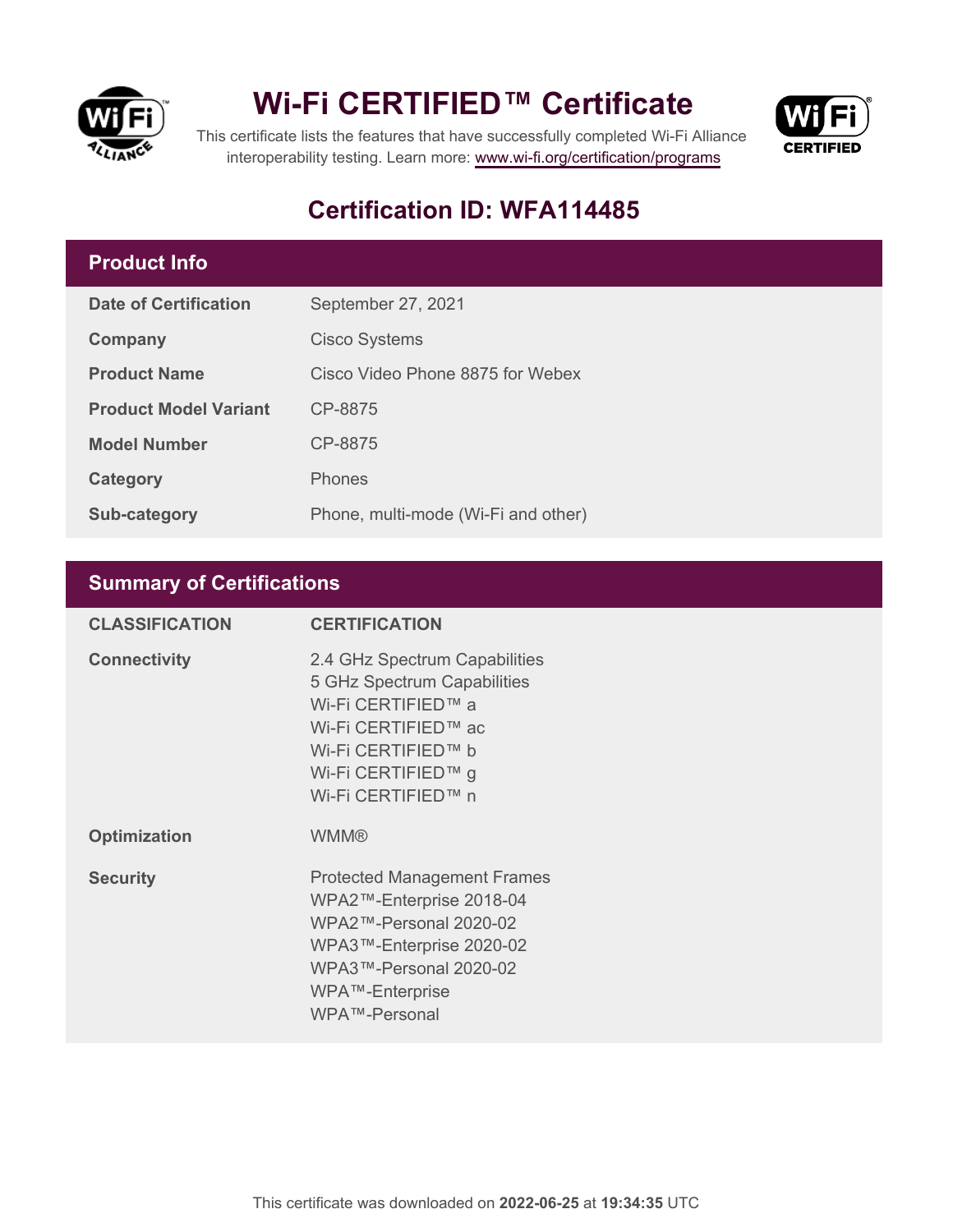

# **Wi-Fi CERTIFIED™ Certificate**

**Certification ID: WFA114485**



| <b>Role: Station</b>                                              | Page 2 of 3            |               |              |  |
|-------------------------------------------------------------------|------------------------|---------------|--------------|--|
| <b>Wi-Fi Components</b>                                           |                        |               |              |  |
| <b>Wi-Fi Component Operating System</b>                           | <b>RF Architecture</b> |               |              |  |
| Linux                                                             | <b>Bands Supported</b> | Transmit (Tx) | Receive (Rx) |  |
| <b>Wi-Fi Component Firmware</b><br>7.45.172.4                     | $2.4$ GHz              | 1             |              |  |
|                                                                   | 5 GHz                  | 1             | 1            |  |
|                                                                   |                        |               |              |  |
| <b>RF Architecture</b><br><b>Wi-Fi Component Operating System</b> |                        |               |              |  |
| Linux                                                             | <b>Bands Supported</b> | Transmit (Tx) | Receive (Rx) |  |
| <b>Wi-Fi Component Firmware</b><br>7.45.172.4                     | $2.4$ GHz              |               | 1            |  |
|                                                                   | 5 GHz                  |               |              |  |

### **Certifications**

| 2.4 GHz Spectrum Capabilities                                                                   | WPA2™-Enterprise 2018-04 (continued)       |  |
|-------------------------------------------------------------------------------------------------|--------------------------------------------|--|
| 20 MHz Channel Width in 2 4 GHz                                                                 | <b>EAP FAST-MSCHAPv2</b><br><b>EAP TLS</b> |  |
| <b>5 GHz Spectrum Capabilities</b>                                                              | PEAP <sub>v0</sub><br>PEAP <sub>v1</sub>   |  |
| 20 MHz Channel Width in 5 GHz<br>40 MHz Channel Width in 5 GHz<br>80 MHz Channel Width in 5 GHz | WPA2™-Personal 2020-02                     |  |
|                                                                                                 | WPA3™-Enterprise 2020-02                   |  |
| <b>Protected Management Frames</b>                                                              | EAP methods                                |  |
| <b>WMM®</b>                                                                                     | <b>EAP FAST-MSCHAPv2</b><br><b>EAP TLS</b> |  |
| WPA2™-Enterprise 2018-04                                                                        | PEAP <sub>v0</sub><br>PEAP <sub>v1</sub>   |  |
| EAP methods                                                                                     | Server Certificate Validation              |  |